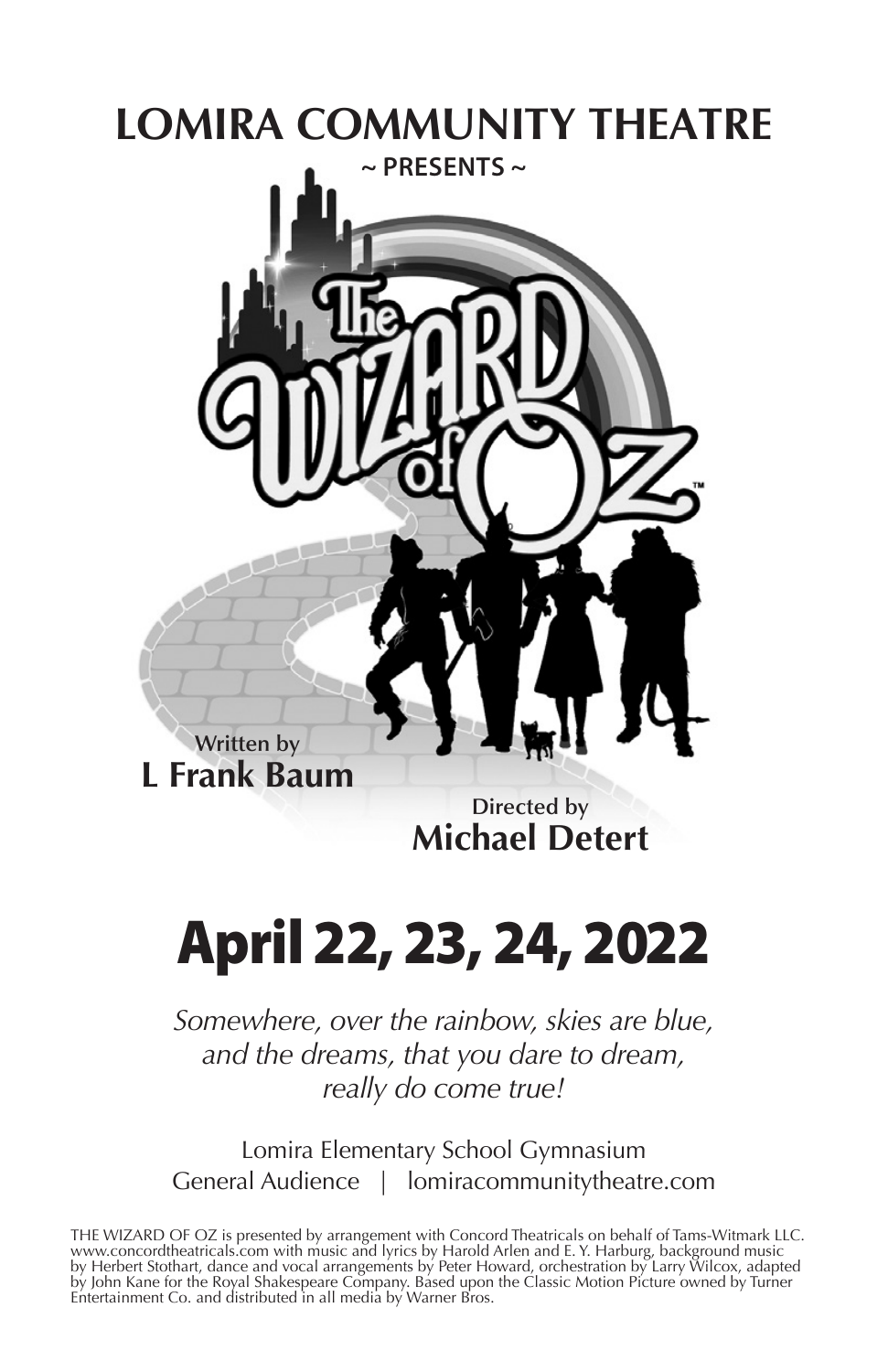# The Wizard of OZ

By L Frank Baum

When a tornado rips through Kansas, Dorothy and her dog, Toto, are whisked away in their house to the magical land of Oz. They follow the Yellow Brick Road toward the Emerald City to meet the Wizard, and en route they meet ... ah shucks, you know the story.

#### **Director: Michael Detert**

#### **CAST of CHARACTERS**

| Auntie Em (Emily Gale)  Mary Lynn Schraufnagel            |  |
|-----------------------------------------------------------|--|
| Uncle Henry (Henry Gale) David Wright                     |  |
|                                                           |  |
|                                                           |  |
|                                                           |  |
| Miss Almira Gulch / Wicked Witch of the West Debbie Serwe |  |
| Professor Chester Marvel / Wizard of Oz Ray Woznick       |  |
| Glinda the Good Witch of the North  Melanie Feucht        |  |
|                                                           |  |

#### *NAMES LISTED IN ALPHABETICAL ORDER*

#### **Munchkinland:**

**Munchkins:** Ellie Alf, Harper Feucht, Sam Andrews, Leein Koch, Lydia Kulczewski, Matea Kulczewski, Margaret Priesgen, Bella Sitzberger, Aubrey Smith, Zachary Wrzesinske **Mayor:** Susan Vander Grinten **Barrister:** Trenton Casl **Coroner:** Karen Bodden **Braggart:** Claire Serwe **Lullaby League:** Jenna Serwe, Autumn Slechta, Harper Slechta, Marlee Wresinske, **Lollipop Guild:** John Anderson, Owen Giese, Wes Landowski **Crows:** Cecilia Lammers, Willow Schneider, Alexis Torngren **Trees:** Olivia Gaetzke, Mya Koenigs, Siena Scaffidi **Poppies:** Ellie Alf, Lydia Kulczewski, Matea Kulczewski, Margaret Priesgen **Snow Maidens:** Harper Feucht, Aubrey Smith **Oz Guard:** Dave Wright **Oz Beauticians, Polishers, & Manicurists:** Ellie Alf, Harper Feucht, Olivia Gaetzke, Cecilia Lammers, Siena Scaffidi **Ozians:** Sam Andrews, Trenton Casl, Lydia Kulczewski, Matea Kulczewski, Margaret Priesgen, Claire Serwe, Jenna Serwe, Bella Sitzberger, Autumn Slechta, Aubrey Smith, Harper Slechta, Susan Vander Grinten, Marlee Wresinske **Winkies:** John Anderson, Karen Bodden (Winkie General), Trenton Casl, Owen Giese, Leein Koch, Wes Landowski, Margaret Priesgen, Zachary Wrzesinske **Flying Monkeys:** Cecilia Lammers (Nikko), Willow Schneider (Tikko), Alexis Torngren (Mikko) **Jitterbugs:** Ellie Alf, Harper Feucht, Mya Koenigs, Lydia Kulczewski, Matea Kulczewski, Bella Sitzberger, Aubrey Smith, Marlee Wresinske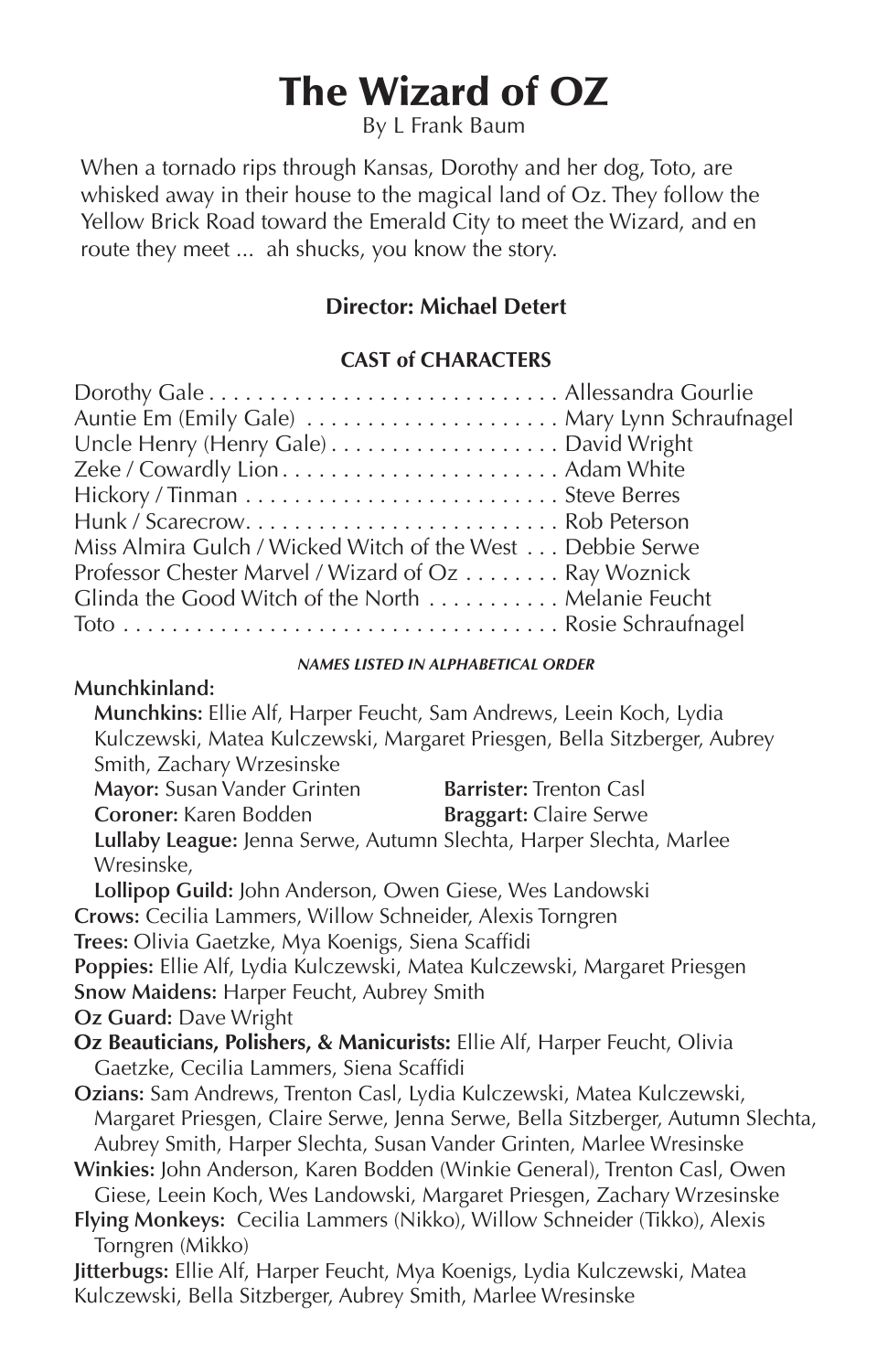# **From the Director**

In February of 2020, Taima Kern began this production only to see COVID shut everything down in March. Now, two years later, we began once again! I tried to keep much of her original vision for this show going forward. I feel very blessed to have all my principal actors return to finish our production and added many other new members to the show. With such a large cast of performers, plus such a vast number of scene changes, it has proved to be quite a challenge for all of us over these past few months of rehearsals.



We do hope you will be greatly entertained by this show and thank you so very much for supporting Lomira Community Theatre. I thank all of my cast and crew for all of the many hours you have put into this production. You make me very proud as it has been my pleasure to work with all of you.

#### **ORCHESTRA**

Owen Priepke, conductor Ann Schlaefer, keyboard Kim Ferguson, flute Samantha Zimdahl, saxophone, drums Joanne Silbernagel, keyboard Wyatt Clark, percussion

**Please turn off cell phones during the performance.**

#### **BEHIND THE SCENES**

**Assistants to the Director:** Stephanie Williams, Laura Detert **Music Directors:** Ann Schlaefer, Owen Priepke **Sets:** Bob Schraufnagel, Julie Wild, Diane Kippenhan-Vollmer, Deb Serwe, Patti Stuebs, Jennifer Wresinske, Jennifer Anderson, and Taima Kern **Costumes:** Ronnie McClory, Cheryl Scaffidi, Susan Vander Griten, Laura Detert **Advertising/Programs/Digital Imagery:** Julie Wild **Dance Coordinator:** Laura Detert **Backstage Coordinators:** Stephanie Williams, Cheryl Scaffidi **Photographer:** Aileen Andrews **Stagehands:** Krista Schraufnagel, Jason Andrews, Ray Woznick, Aileen Andrews, Patti Stuebs, Jeff Stuebs **Props:** Deb Serwe, Mary Lynn Schraufnagel, Laura Detert, cast and crew **Sound:** Willie Prazak **Lights:** Diane Kippenhan-Vollmer, Julie Wild **Makeup & Hair:** Kim Ferguson, Elissa Gaetzke, Susan Vander Grinten **Parents helping backstage:** Elissa Gaetzke, Bryanna Slechta, Kristine Serwe, Angie Giese, Jennifer Anderson, Maggie Landowski, Jodi Smith **Tickets:** Ann Zangl, Dean Wild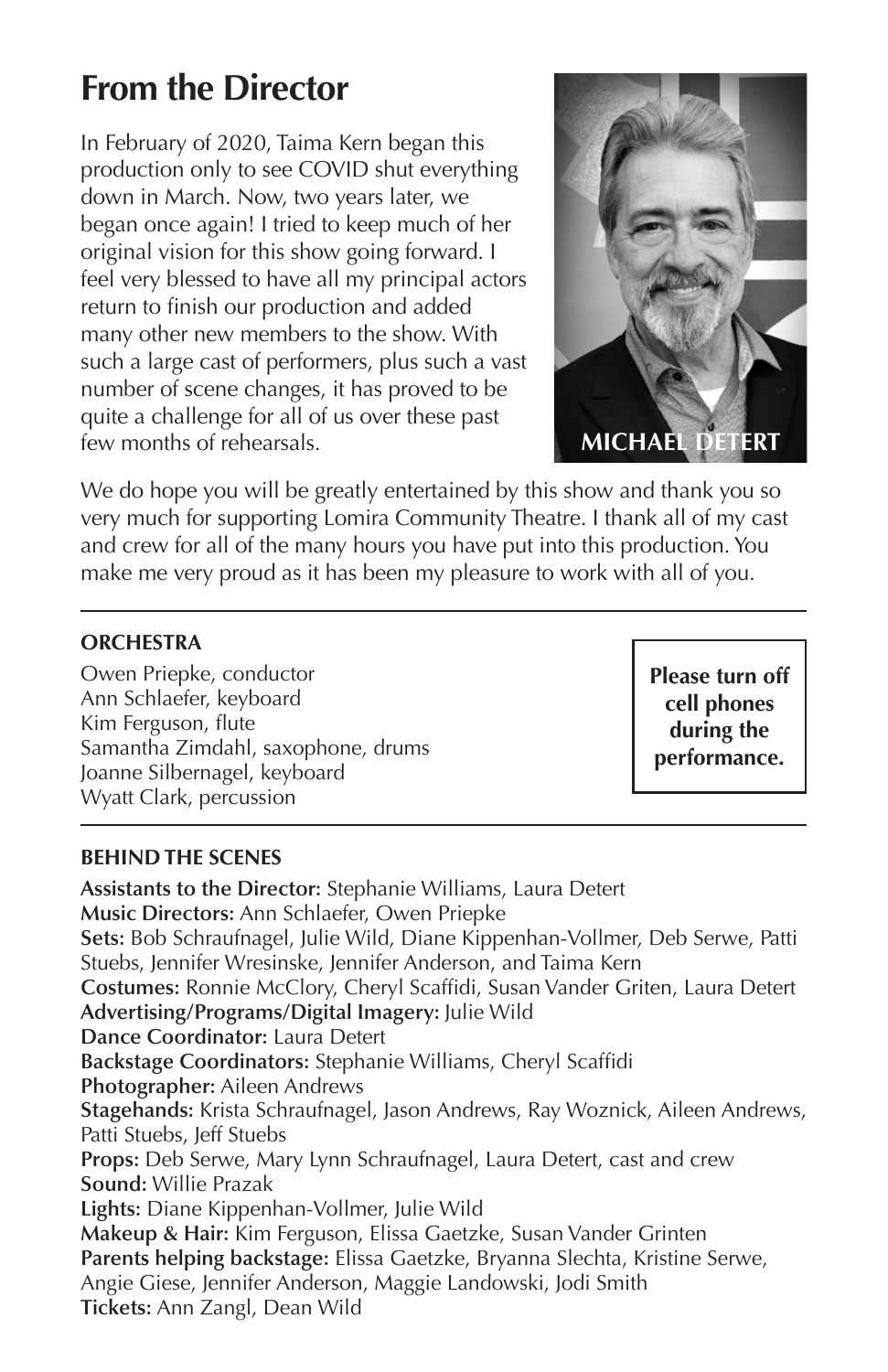### **Act I**

### **Act II**

#### **There will be a 15 minute intermission between Act I and Act II.**

*Popcorn, water and flowers sold by ticket table.*



#### **Stephanie Williams (Assistant Director)**

"I was originally brought into this show two years ago, before the scourge that is Covid struck and we had to delay. I would like to take this time to thank the Lomira Community Theater for this opportunity and enlightening experience. I would also like to thank our many actors and actresses. It has been a pleasure to work with you all. Many thanks to all the

people who have offered up their time and talents to make this show a reality. We couldn't have done it without you. I would also like to thank my family and friends for having my back during this adventure. I hope our lovely audience will enjoy the show"" Stephanie, originally from Lomira, lives in Fond du Lac with her husband Zack.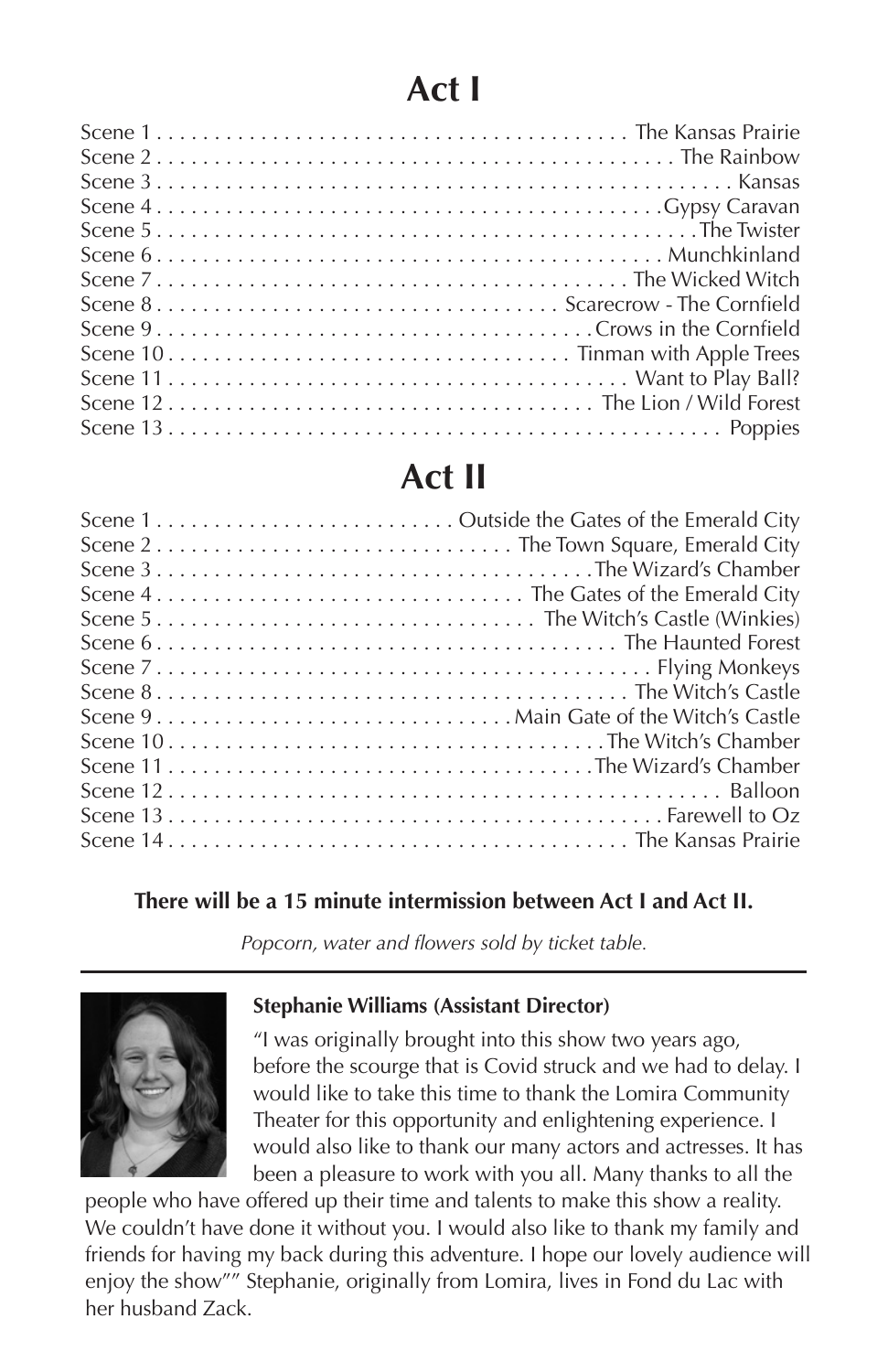### **OUR CAST OF CHARACTERS**



#### **Allessandra Gourlie (Dorothy)**

Alle is a Sophomore and attends Mayville High School. This will be her 7th musical production and first show with the Lomira Community Theatre. She is also in Show Choir and choir. She would like to thank her parents, grandparents, and friends for always supporting her. She hopes you enjoy the show!

#### **Auntie Em (Mary Lynn Schraufnagel)**



Mary Lynn has been involved in the Theatre for many years. She has performed on stage and has also worked backstage. She has enjoyed it all, especially comedy. She is currently the treasurer on the board of directors. She is having fun being in "The Wizard of Oz" and loves working with the great cast and crew, especially with her husband Bob, daughter Krista,

grandson Leein, her little dog, Rosie, and her friends.



#### **Uncle Henry (David Wright)**

David is excited to restart productions with the Lomira Community Theater after the corona virus delay. This will be his 16th spring play production with Lomira. He has also done productions in Campbellsport and Fond du Lac, as well as performing in every New Year's musical variety show with Lomira. The Wizard of Oz is a classic kid-friendly story with a

fantastic cast. David is certain you will enjoy and sing along.



#### **Adam White (Zeke/Cowardly Lion)**

Adam grew up in Toledo, Ohio and is the 4th oldest of 13 children. Adam has been in over a dozen musicals and plays since High School. Some of his favorite roles have been, Daddy Warbucks in 'Annie', Horton in 'Seussical the Musical', Horrible Henry in 'Carnival', The Beast in 'Beauty and The Beast', and Scrooge in 'The Christmas Carol'. This is Adam's

first musical with Lomira Community Theatre and he is honored to be part of this production. He would like to give a huge "thank you" to his parents, Rob and Linda, for always supporting him in all he does. "Love you both!"



#### **Steve Berres (Hickory/Tinman)**

This is Steve's first show with the Lomira Community Theatre. Most of the 30+ shows that he has been in were with either the Campbellsport Community Theatre or the Kettle Moraine Players. Steve's favorite shows, so far, are "Amateurs" and "Dairymen the Moosical." He wants to thank all of the "others" for their time and effort that it takes to run a show;

thanks to the audience for coming, and hopes you all enjoy the show!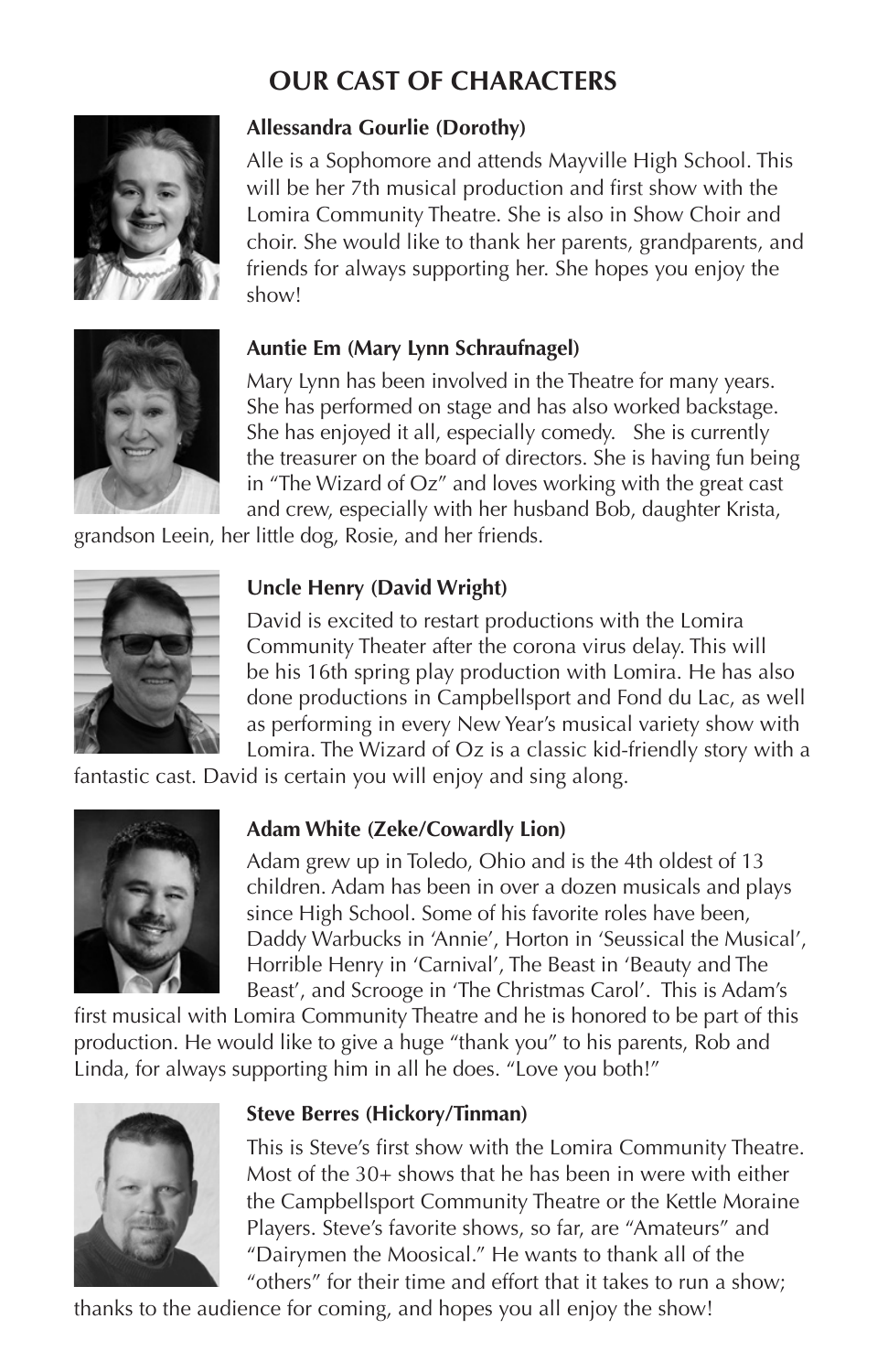

#### **Rob Peterson (Hunk/Scarecrow)**

Thank you for coming to the show! Rob would like to thank the real stars of the show: Our Director Michael, his wife Laura, Stephanie, the orchestra, set builders (Bob), painters, backstage crew, media (Julie), sound & lights (Willie & Diane), and parents & family for getting this show to the stage! We could not do it without you! Thank you Alle,

Steve & Adam! And the Crows! When he's not playing the Scarecrow/Hunk, you'll find Rob singing, playing guitar & telling jokes at various senior facilities throughout Wisconsin. Enjoy!



#### **Debbie Serwe (Almira Gulch/Wicked Witch of the West)**

Debbie has been involved with LCT and other community Theatres for many years. Some of her favorite roles included: Ida in Honk, Mrs. McAfee in Bye Bye Birdie, Alice Beineke in The Addams Family plus many more. Debbie would like to thank her family for tolerating all the long practices, and assistance in making the corn stalks, etc.! This is Debbie's

favorite show and she is extremely happy to have 3 of her grandchildren join her on the stage! Debbie is the president of LCT and is an RN and the Health/ Disability Manager at Head Start. Sit back and enjoy. Remember, Mrs. Gulch was my former supervisor and a mentor, so I would turn back if I were you!!



#### **Ray Woznick (Professor Chester Marvel/Wizard of Oz)**

Ray Woznick is extremely happy to be returning to the LCT stage this spring to perform the dual roles of Prof. Marvel and the Wizard of Oz. Ray's past performances include Avery Sutton in "37 Postcards" and Dr. William Bradley/ Tyler Tripodo in "The Bold, The Young and the Murdered", as well as performing in the past 3 years in LCT's Winter Variety

Show. Ray has recently began a catering business with his wife, Julie  $-$  Mr. & Mrs. Catering. Ray would like to thank his wife for helping him with his lines, and believing in him.



#### **Melanie Feucht (Glinda the Good Witch of the North)**

Melanie is very excited to make her acting/singing debut as Glinda. While not on stage, her roles include: wife to husband, Marvin (38 years), mom to six grown, married children, and Nana to 15 precious grandchildren. "It has been especially rewarding to share the stage with my munchkin granddaughter, Harper. We've had great bonding

time in the Land of Oz." In her spare time, she enjoys reading, taking walks, bicycling and going on Harley rides. She'd like to thank the Lomira Community Theater for giving her the opportunity to perform in the Wizard of Oz. "'Come out, come out, wherever you are' and consider joining us. It has been a great learning experience and the entire cast/crew has been wonderful."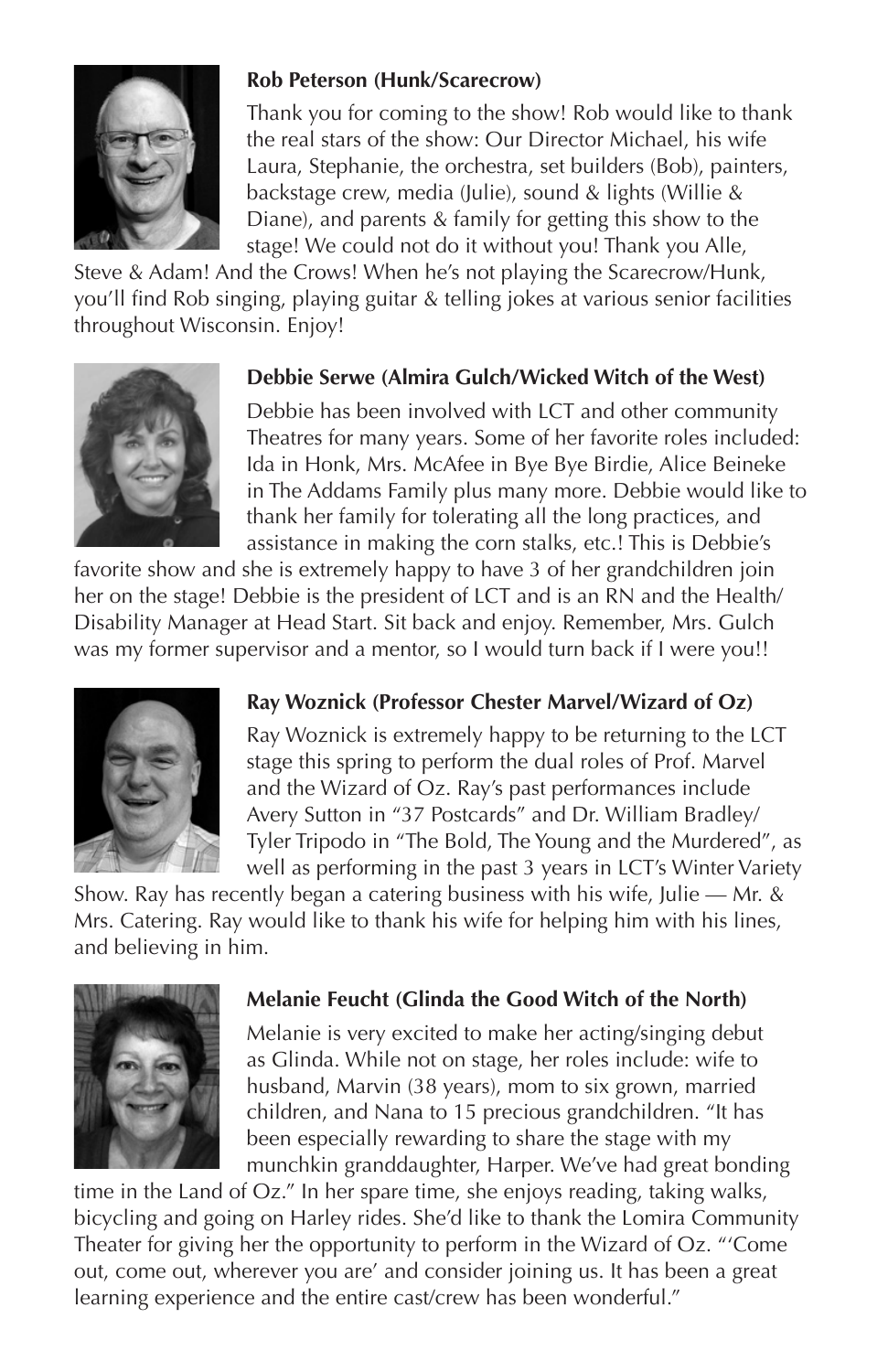# We appreciate everything you do!

Lomira Community Theatre continues to be very grateful to the School District of Lomira for their continued support and services. Thanks also to the janitors for helping to clean up after our shows.

Special thanks to Rose Brandl/Campbellsport Community Theatre, Fond du Lac Theatre, and Lori's Costume Shop for use of props and costumes for this show!

Thank you to Schlaefer Optometrists and Wright Veterinary Service SC for your continued support! We couldn't do it without wonderful patrons like you both.

A special thank you to Paul Dankers, our LCT founder. Your vision continues to give many the opportunity to enjoy theatre in Lomira.

Thanks to the Kondex Corporation who supplied most of the Tinman costume.

#### **A BIG THANK YOU to all cast, crew, volunteers and parents who have helped make our play a great success this year. YOU "ARE" LOMIRA COMMUNITY THEATRE!**

Also we'd like to thank:

- Bob Schraufnagel for being our handyman.
- Christine Quandt for doing a great print job on our shirts.
- Mike Bauer for the use of our headquarters.

#### **Rosie (Toto)**

This is Rosie's first time on stage, and she has been having so much fun. She loves getting treats and enjoys spending a lot of time with Alle (Dorothy). She loves to give kisses and be around everyone. Arf, Arf!



#### **THANKS TO OUR SPONSORS**

### **Wright Veterinary Service SC**

W2796 State Road 67 Campbellsport, WI 53010 (920) 533-4992 wrightveterinary.com

### **Schlaefer Optometrists**

128 W. Main St. Campbellsport, WI 53010 (920) 533-8426 schlaeferoptometrist.com